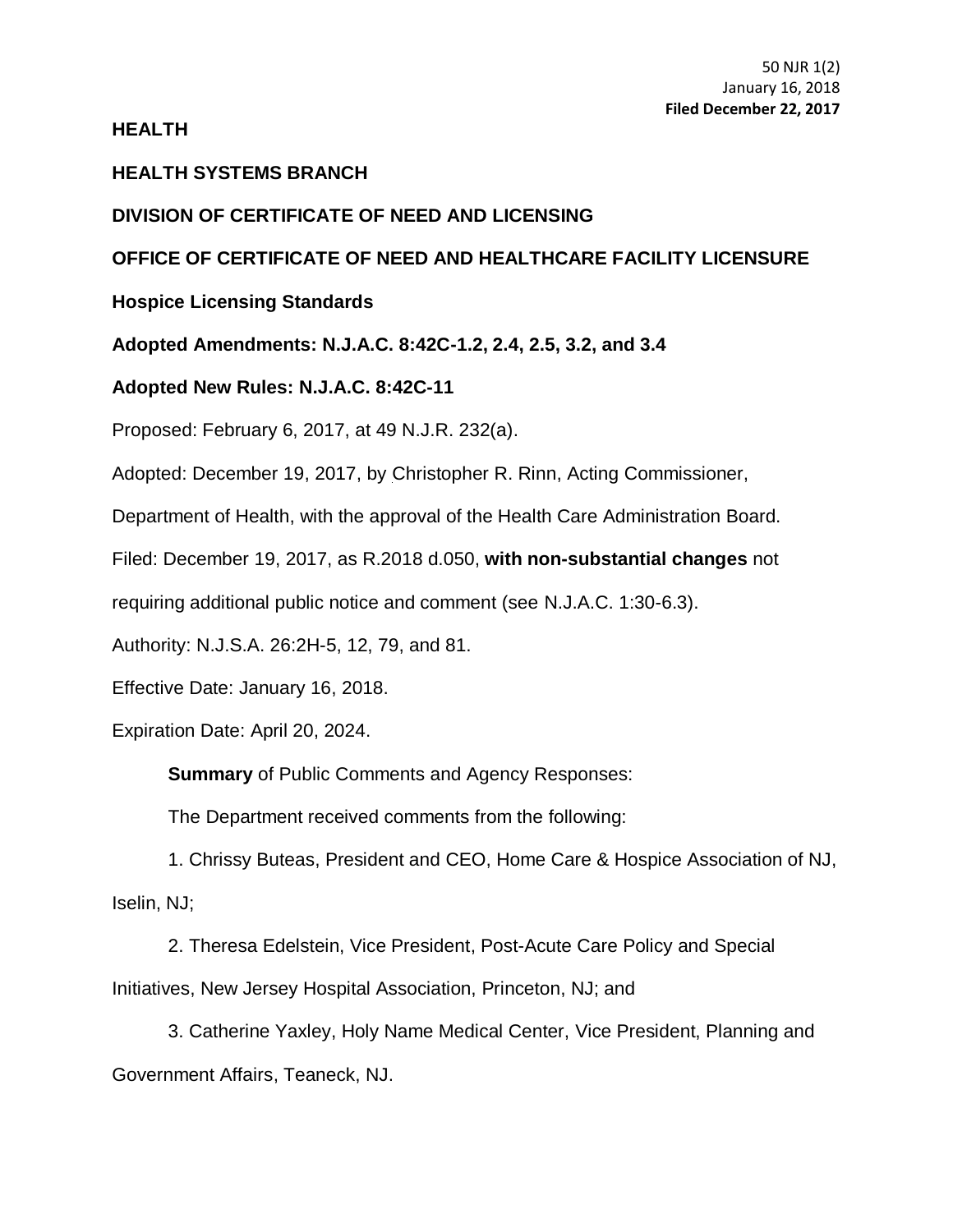Quoted, summarized, and/or paraphrased below, are the comments and the Department's responses. The numbers in parentheses following the comments below correspond to the commenter numbers above.

## **General Comments**

1. COMMENT: A commenter states that "[o]ur Association has worked with the Department for many years on this proposal and appreciates the Department's collaboration." (1)

2. COMMENT: A commenter "[commends] the Department for the inclusion of stakeholders in the development of these licensing standards and looks forward to the rules' ultimate adoption." (2)

3. COMMENT: A commenter appreciates "the State's decision to incorporate the [Federal conditions of participation ('CoPs')] in" the proposed amendments and new rules, because the commenter believes that "they do indeed ensure quality of care within a safe, patient-centric environment. As [such, the commenter has] no recommendations for revisions to the proposed rules and … applaud[s] the work of Commissioner Bennett and her staff." (3)

RESPONSE TO COMMENTS 1 THROUGH 3: The Department acknowledges the commenters' support for the proposal and thanks the stakeholders for their collaboration in its development.

#### **N.J.A.C. 8:42C-2.4**

4. COMMENT: A commenter requests clarification as to the "inspection and biennial licensure fees after initial licensure. The inspection fee is \$1,000 for the hospice and \$1,500 for each inpatient facility. The annual licensing fee is \$2,000 for the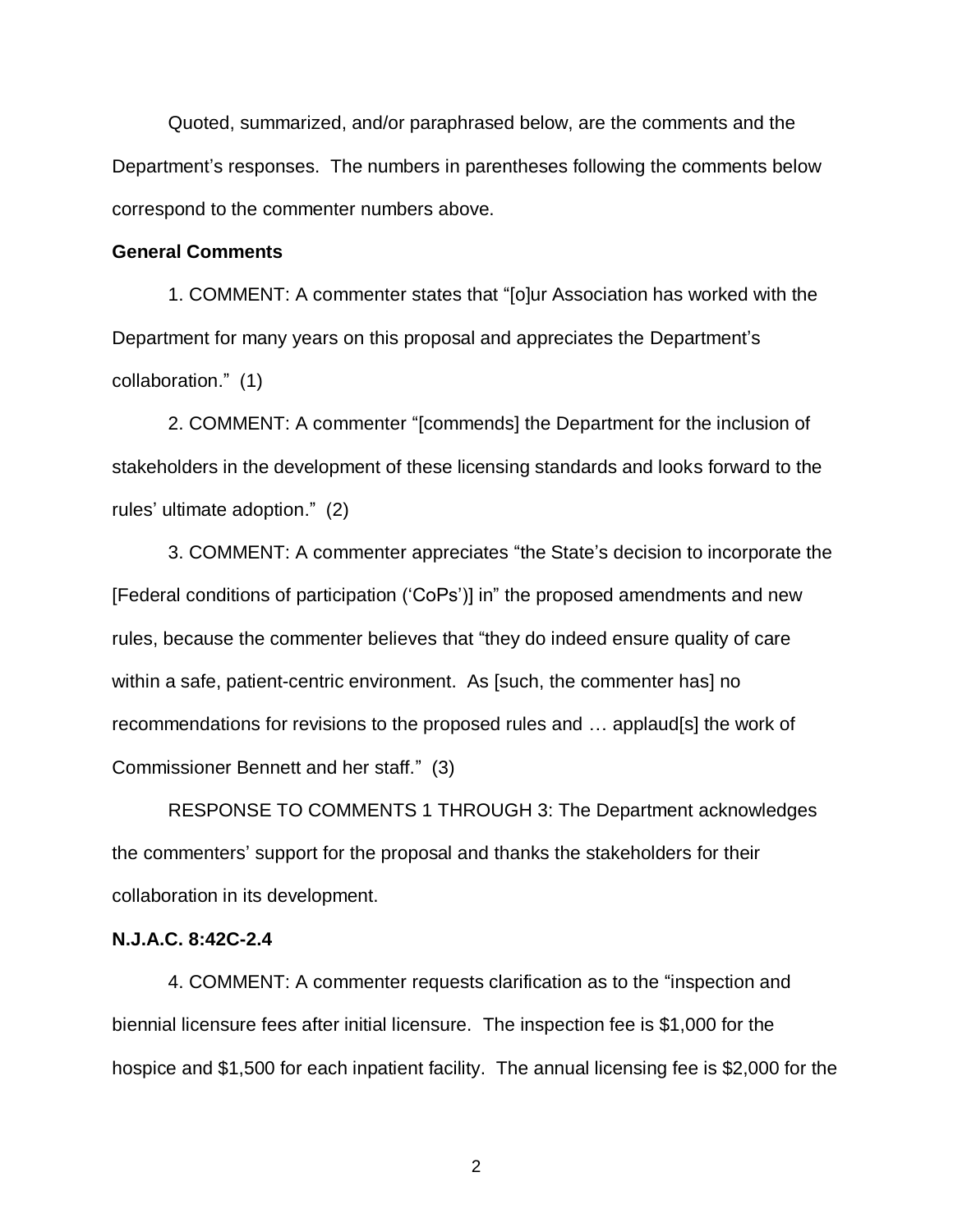hospice and an additional \$1,500 plus [\$15.00] per bed for licensure of an inpatient hospice. If a hospice has two inpatient units already licensed and operational, except for the first year when [the facility] would be converting from … licensure [as a comprehensive personal care home (CPCH)] to [licensure as an] inpatient hospice [care provider], would [the facility] be subject to the annual renewal licensing fee of \$1,500 plus [\$15.00] per bed? Every two years, would [it] also have the \$1,500 inspection fee added for each of the inpatient hospice [care units]?" (2)

RESPONSE: With respect to the example that the commenter provides, the hospice and each separate inpatient hospice care unit would be subject annually to the applicable licensing renewal fee and biennially to the applicable inspection fee.

### **N.J.A.C. 8:42C-11.1(c)1**

5. COMMENT: A commenter states its "understanding that an inpatient hospice that is already licensed by the [Department] as a [CPCH] would have to seek new licensure within 60 days of the effective date of [the proposed amendments and] new rules. Is there an option for the inpatient hospice unit to remain licensed as a [CPCH]?" (2)

RESPONSE: No. Proposed new N.J.A.C. 8:42C-11.1(c) would require the operator of each existing inpatient hospice unit that is licensed as a CPCH to apply for licensure of the CPCH as an inpatient hospice care unit within 60 days of the effective date of the proposed amendments and new rules.

### **N.J.A.C. 8:42C-11.2(a)2**

6. COMMENT: A commenter notes that proposed new N.J.A.C. 8:42C-11.2(a)2 would require a unit administrator to "be in the building in which the unit is located at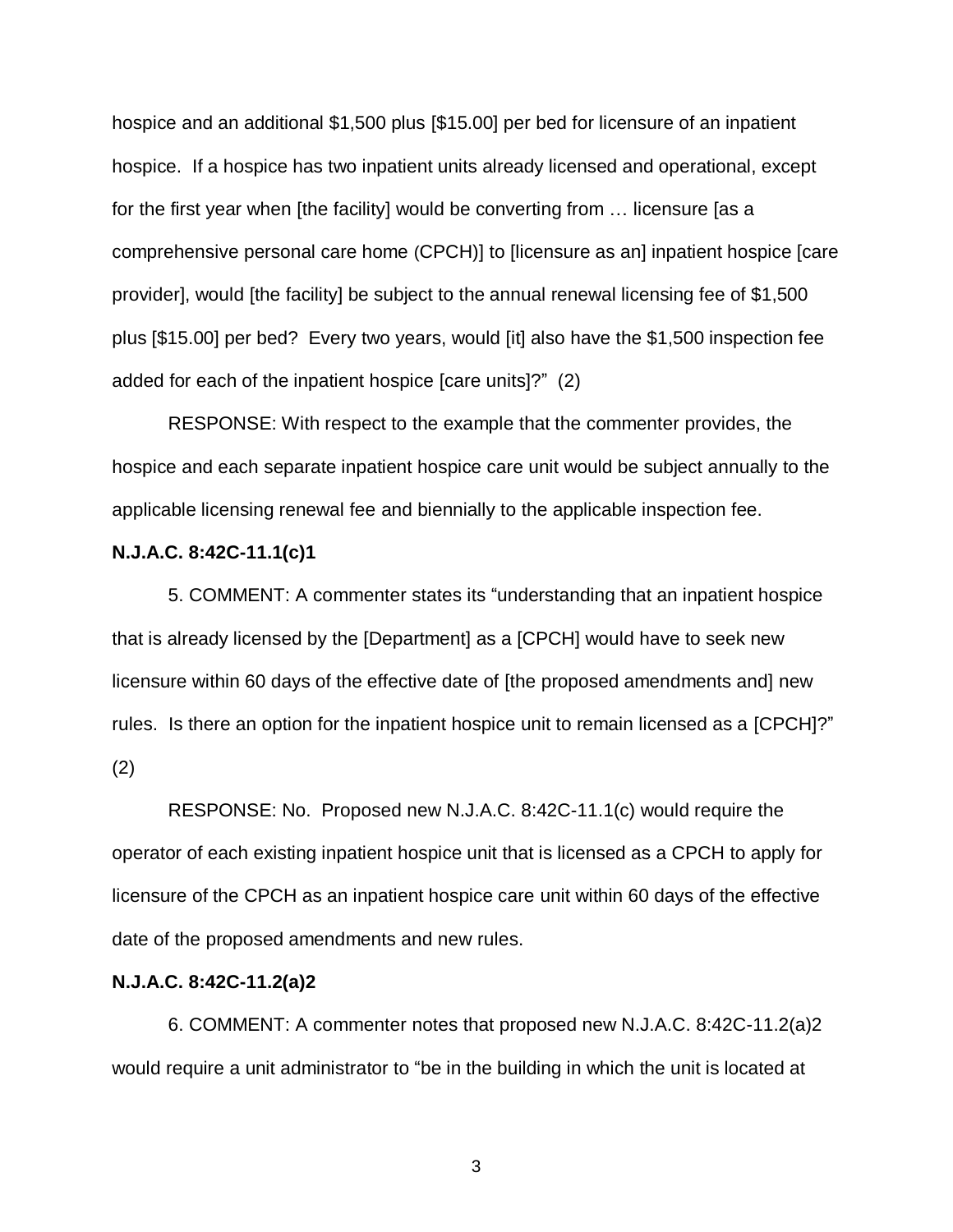least half-time each week." The commenter inquires whether "half-time" means "a 168 hour week or a 40-hour workweek." The commenter believes that "half of the 40-hour workweek would be sufficient, inasmuch as the unit itself must be staffed at all times by both a registered professional nurse and a second licensed healthcare worker." (1)

7. COMMENT: "Please clarify what half-time means. Is half-time based on the number of hours in a full-time work week based on the hospice's policy and procedure?" (2)

RESPONSE TO COMMENTS 6 AND 7: Existing N.J.A.C. 8:42C-1.2 defines the term "full-time" to mean "a time period established by the facility as a full working week, which is defined and specified within the facility's policies and procedures." Therefore, the term "half-time" would mean half of the "time period" that a facility establishes in its policies and procedures "as a full working week." As the existing definition of the term "full-time" is sufficient to identify the meaning of the term "half-time," the Department will make no change on adoption in response to the comments.

#### **N.J.A.C. 8:42C-11.4(b)**

8. COMMENT: A commenter notes that proposed new N.J.A.C. 8:42C-11.4(b) would state, "the maximum unit size is 30 beds," and advises that there "is at least one hospice inpatient unit … that exceeds that maximum (with 33 beds)." The commenter suggests that "the rule allow the 'grandfathering' of any unit larger than 30 beds as of the date the proposal becomes effective." (1)

RESPONSE: The maximum of 30 licensed beds per inpatient hospice care unit would apply prospectively to applicants for licensure of new inpatient hospice care units and applicants for authorization to expand existing units. The maximum of 30 licensed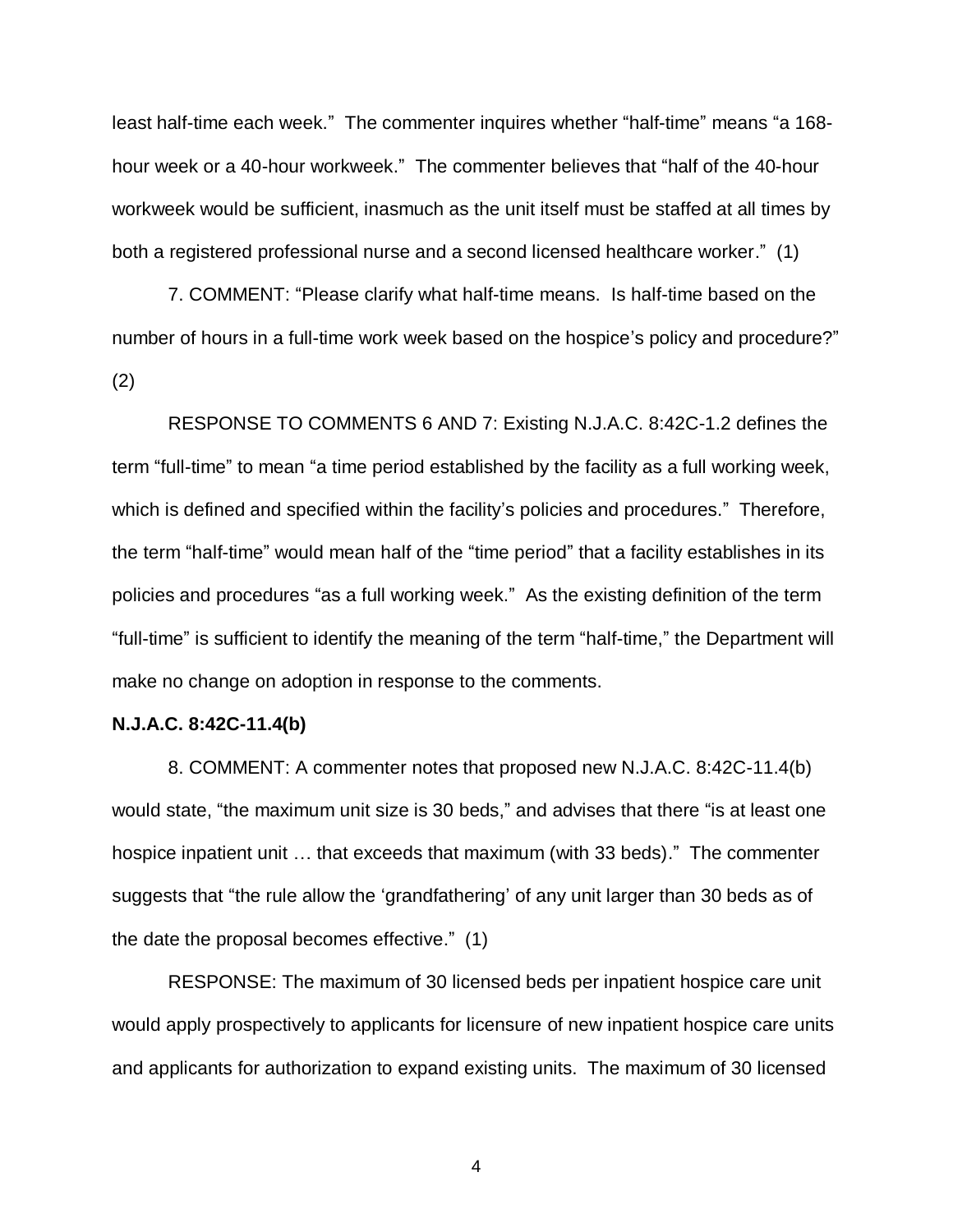beds per unit would not apply to existing inpatient hospices that are licensed and operating as CPCHs as of the effective date of the proposed amendments and new rules, provided their operators apply for licensure thereof as inpatient hospice care units within 60 days of the effective date of the proposed amendments and new rules pursuant to proposed new N.J.A.C. 8:42C-11.1(c). Thus, the Department will "grandfather," that is, authorize licensure as inpatient hospice care units, existing inpatient hospice units that are licensed and operating as CPCHs as of the effective date of the proposed amendments and new rules with their existing number of licensed beds, even if there are more than 30 existing licensed beds in a unit. Because the Department intends to apply the rule prospectively, as the commenter suggests, the Department will make no change on adoption in response to the comment.

#### **N.J.A.C. 8:42C-11.4(c)**

9. COMMENT: A commenter notes that proposed new N.J.A.C. 8:42C-11.4(c) would require "that 'All beds in a unit are in a contiguous area on the same floor.'" The commenter states that "the phrase 'contiguous' may be too restrictive. In a facility with wings, for example, each wing may touch a central nursing hub but the wings are not contiguous to each other." The commenter suggests the "use of wording like, 'All beds in a unit must be accessible without leaving the building or crossing into other areas of the facility.'" The commenter notes that "there are currently at least two hospice inpatient facilities in the [State] that have patients on two floors." The commenter suggests "that either the phrase 'on the same floor' be deleted or that any multi-story unit operating on the date the proposal becomes effective be 'grandfathered' to continue operation as then constructed." (1)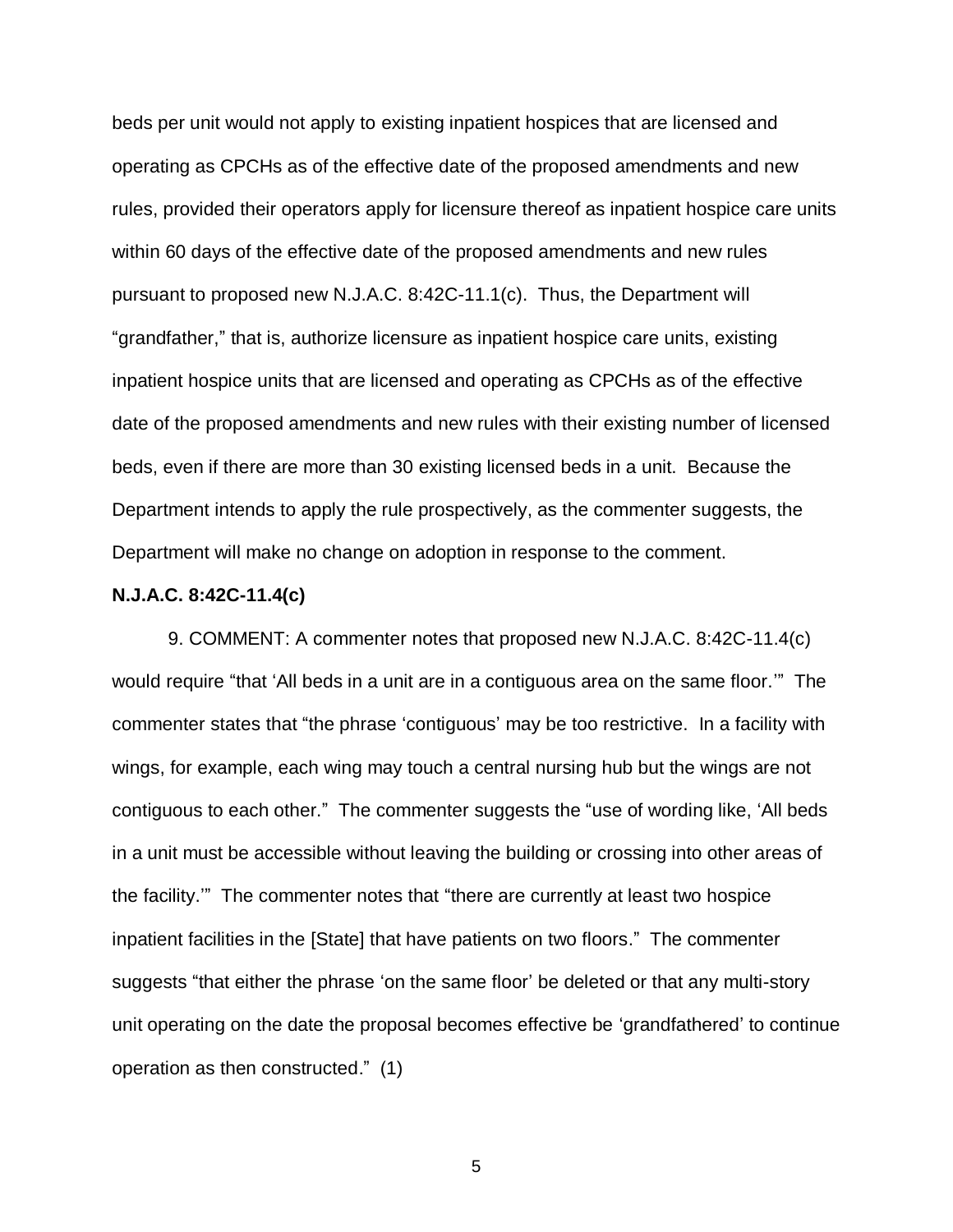RESPONSE: With respect to the example the commenter provides, the Department would view wings joining at a central nursing hub to be contiguous; therefore, the commenter's concern is inapplicable to the provided example. Nonetheless, proposed new N.J.A.C. 8:42C-11.4(c) would apply prospectively to applicants for licensure of new inpatient hospice care units and applicants for authorization to expand existing units. The unit bed contiguity requirement at proposed new N.J.A.C. 8:42C-11.4(c) would not apply to existing inpatient hospices that are licensed and operating as CPCHs as of the effective date of the proposed amendments and new rules, provided their operators apply for licensure thereof as inpatient hospice care units within 60 days of the effective date of the proposed amendments and new rules, pursuant to proposed new N.J.A.C. 8:42C-11.1(c). Thus, the Department would "grandfather," that is, deem compliant with N.J.A.C. 8:42C-11.4(c) and authorize licensure as inpatient hospice care units, existing inpatient hospice units that are licensed and operating as CPCHs as of the effective date of the proposed amendments and new rules, including those that exist in multi-story configurations. Because the Department intends to apply the rule prospectively, as the commenter suggests, the Department will make no change on adoption in response to the comment.

### **N.J.A.C. 8:42C-11.4(e)**

10. COMMENT: A commenter recommends that the Department reconsider proposed new N.J.A.C. 8:42C-11.4(e), which would require, "[at] least 50 percent of the unit rooms [to be] single occupancy." The commenter states that "hospitals [currently] are trending toward all private rooms due to the nature of the patients' health condition[s] and to protect privacy and confidentiality at all times. In an inpatient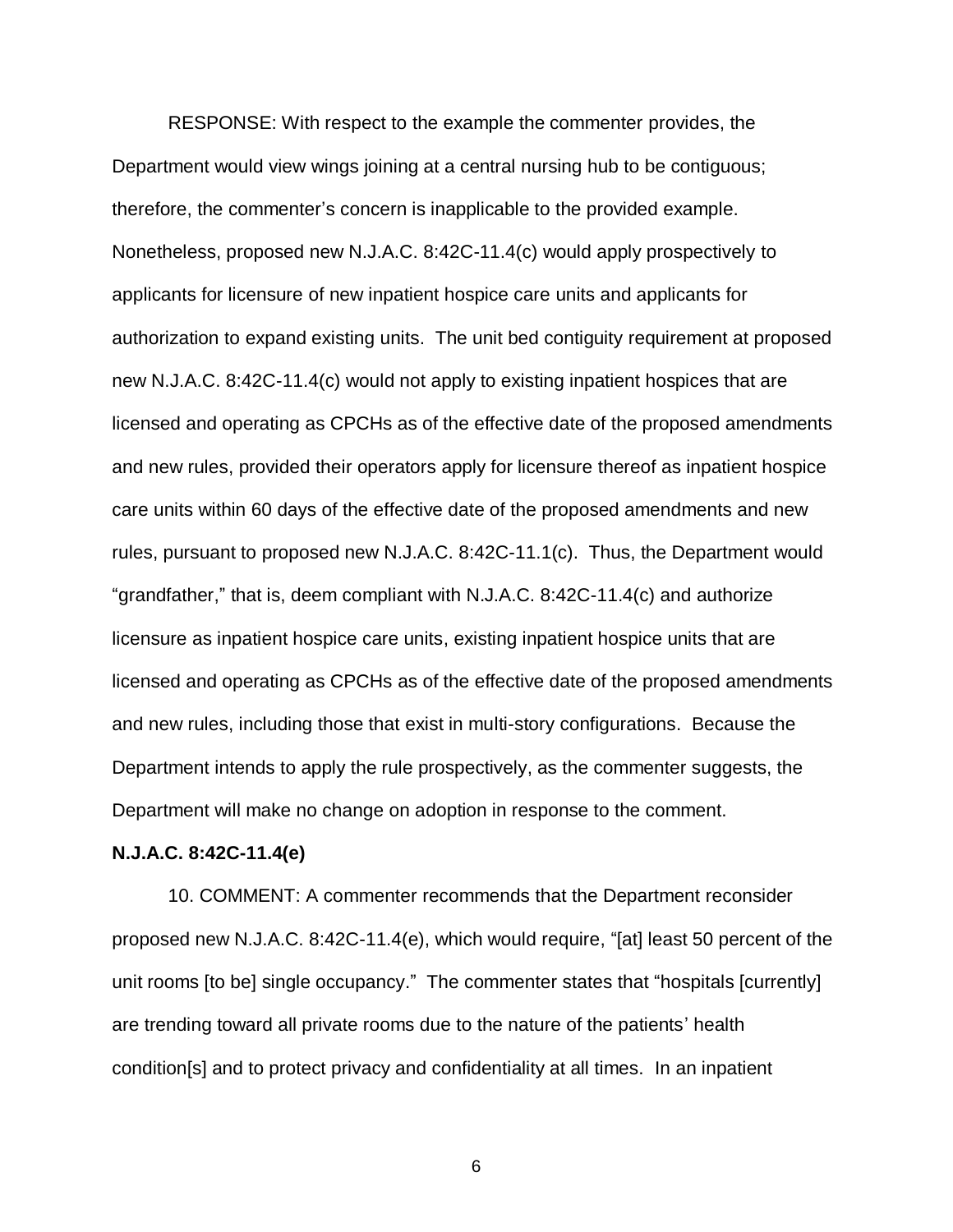hospice facility, just the very nature of a patient expiring in the same room as another patient with a terminal illness warrants reconsideration of the double occupancy. The privacy and confidentiality is difficult to protect in this environment even when meetings can be held in an outside conference room. These patients are terminally ill and the majority of patients admitted will expire in the facility. Therefore, it is unavoidable that they will have to share this very private moment with another patient and family who will inevitably have the same experience. Having to accommodate the privacy of a family, in a double room, after the death of their loved one means removing them from the double room environment and escorting them to another area in the facility, or worse, asking the other family to step out while this family grieves. Private rooms allow the family to grieve at the bedside for as long as needed. For all of these reasons [the commenter recommends] that any new inpatient hospice that was not previously licensed as a CPCH should have all private rooms." (2)

RESPONSE: The Department acknowledges the commenter's concern as to the appropriateness of hospices maintaining single-occupancy rooms as a preferred practice, given the likely conclusion of hospice stays and the attendant implications for privacy needs. Members of the regulated community raised and discussed these concerns during the Department's meeting with them to solicit recommendations in the development of the proposal. Proposed new N.J.A.C. 8:42C-11.4(e) would reflect the regulated community members' consensus recommendation at that meeting that fiftypercent of the rooms in a unit might accommodate double occupancy. The proposed amendments and new rules would not prohibit licensees from making all rooms in a unit accommodate only single occupancy. However, in deference to licensees' good faith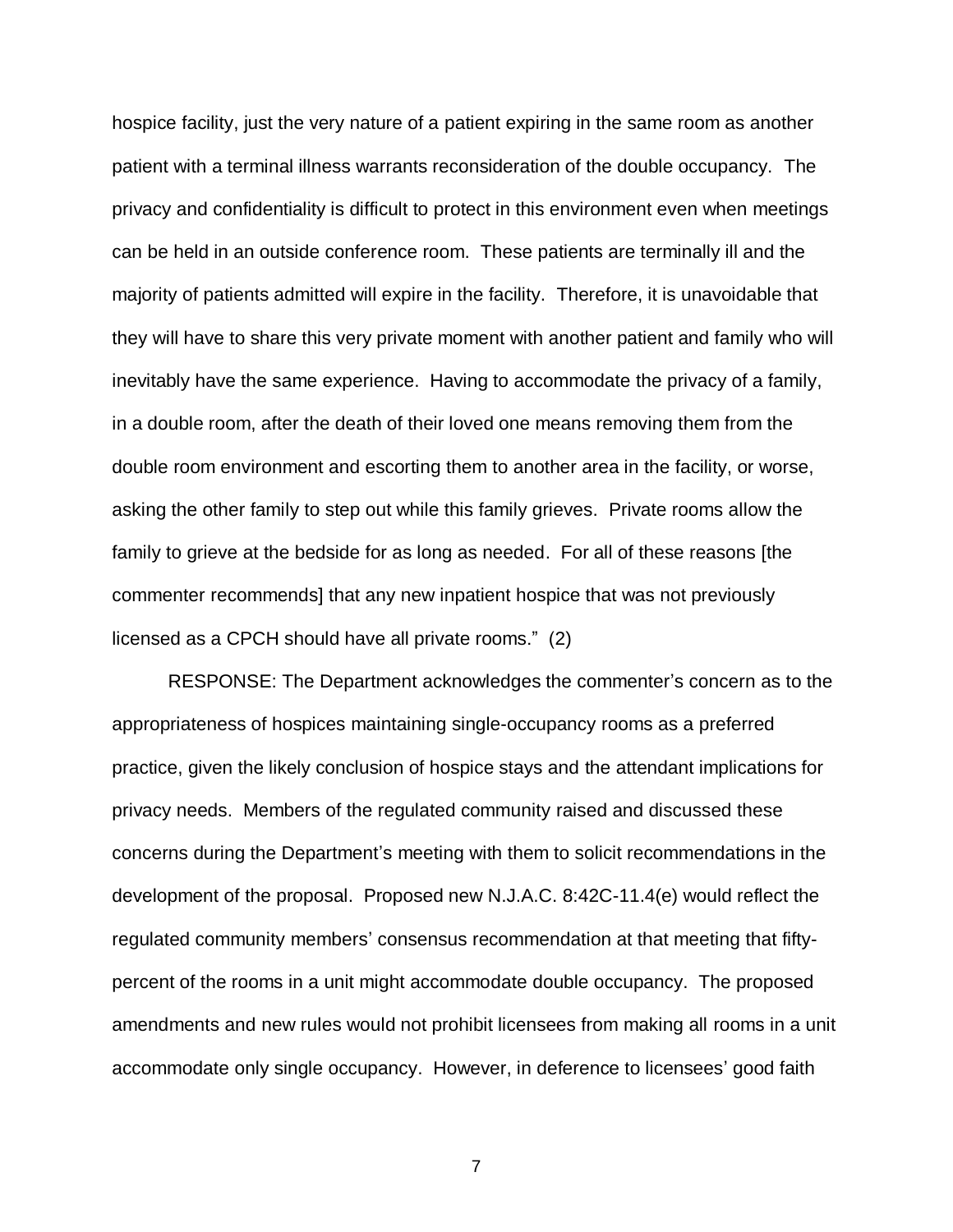exercise of business and clinical judgment, to provide flexibility, and to reflect the regulated community's consensus recommendation, described above, the Department declines to mandate the maintenance of only single-occupancy rooms in inpatient hospice care units. Therefore, the Department will make no change on adoption in response to this comment.

### **N.J.A.C. 8:42C-11.4(k)**

11. COMMENT: A commenter states that the use of the term "corridor area" at proposed new N.J.A.C. 8:42C-11.4(k) "may be inadequate" and suggests that the Department either provide "further definition of the phrase 'corridor area'" or change the sentence to state that each patient shall have access to a bathroom that is "directly accessible from the patient's room." (1)

RESPONSE: Proposed new N.J.A.C. 8:42C-11.4(aa) would require inpatient hospice care units to adhere to the Facility Guidelines Institute, Guidelines for Design and Construction of Residential Health, Care, and Support Facilities (2014), published by the American Society for Healthcare Engineering, Chicago, Illinois (Guidelines), as amended and supplemented. Section 3.1-2.2.2.6 of the Guidelines states, "[e]ach resident shall have access to a toilet room without entering a general corridor." Because the Guidelines use the term "corridor" rather than the term, "corridor area," and to address the commenter's suggestion of the inadequacy of the term "corridor area," the Department will make a change on adoption to delete the word "area" from the term "corridor area" to ensure that the rule terminology would be consistent with, and construed in accordance with, the Guidelines.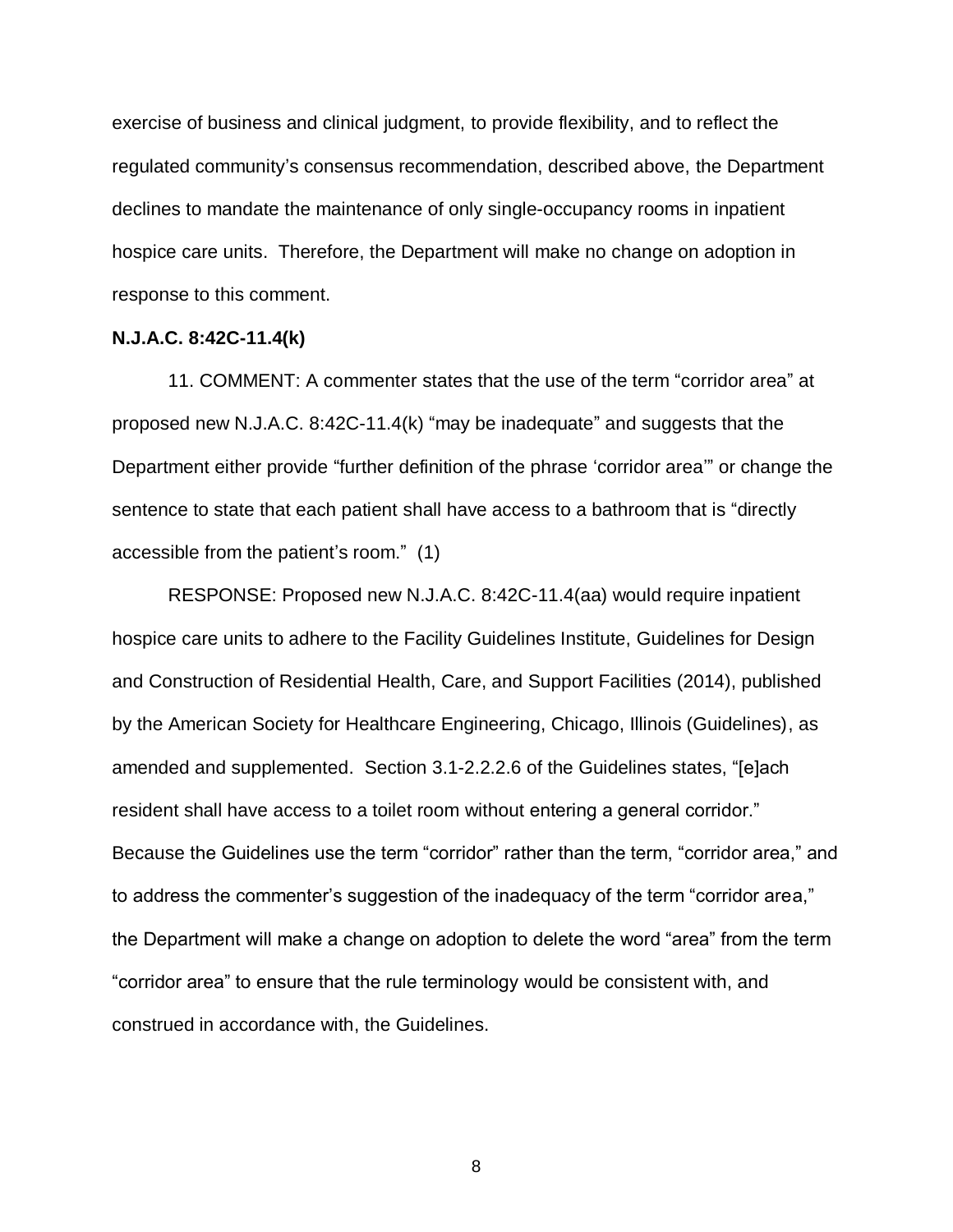Except as described above, the Department will make no change on adoption in response to the comment.

12. COMMENT: A commenter states that the "final 's' should be removed from 'swings'" in N.J.A.C. 8:42C-11.4(k)1i.

RESPONSE: The commenter correctly notes that the term should be "swing" and the Department thanks the commenter for pointing out this grammatical error. Therefore, in response to the comment, the Department will make a non-substantial change on adoption at proposed new N.J.A.C. 8:42C-11.4(k)1i to correct the error. In addition, the Department will make non-substantial changes on adoption in the lead-in to this provision at proposed new N.J.A.C. 8:42C-11.4(k) to correct a redundant use of the term "access" and in the succeeding phrase of the provision at proposed new N.J.A.C. 8:42C-11.4(k)1ii to correct a verb conjugation error, by deleting the verb "is" and adding in its place the verb "be."

#### **N.J.A.C. 8:42C-11.4(n)**

13. COMMENT: A commenter suggests that the Department delete "the phrase 'stretcher-accessible,' because hospice units do not use stretchers to bring patients to bathing areas. Patients who are not able to achieve access to bathing areas on foot or by wheelchair are cleaned in bed." The commenter states that the "use of stretchers violates the homelike environment sought in the hospice units." (1)

RESPONSE: The Department agrees that inpatient hospice care units are to "provide a homelike atmosphere," pursuant to proposed new N.J.A.C. 8:42C-11.4(r), and acknowledges that using stretchers to transport a patient to the central bathing area might diminish the homelike atmosphere of an inpatient hospice care unit. However, a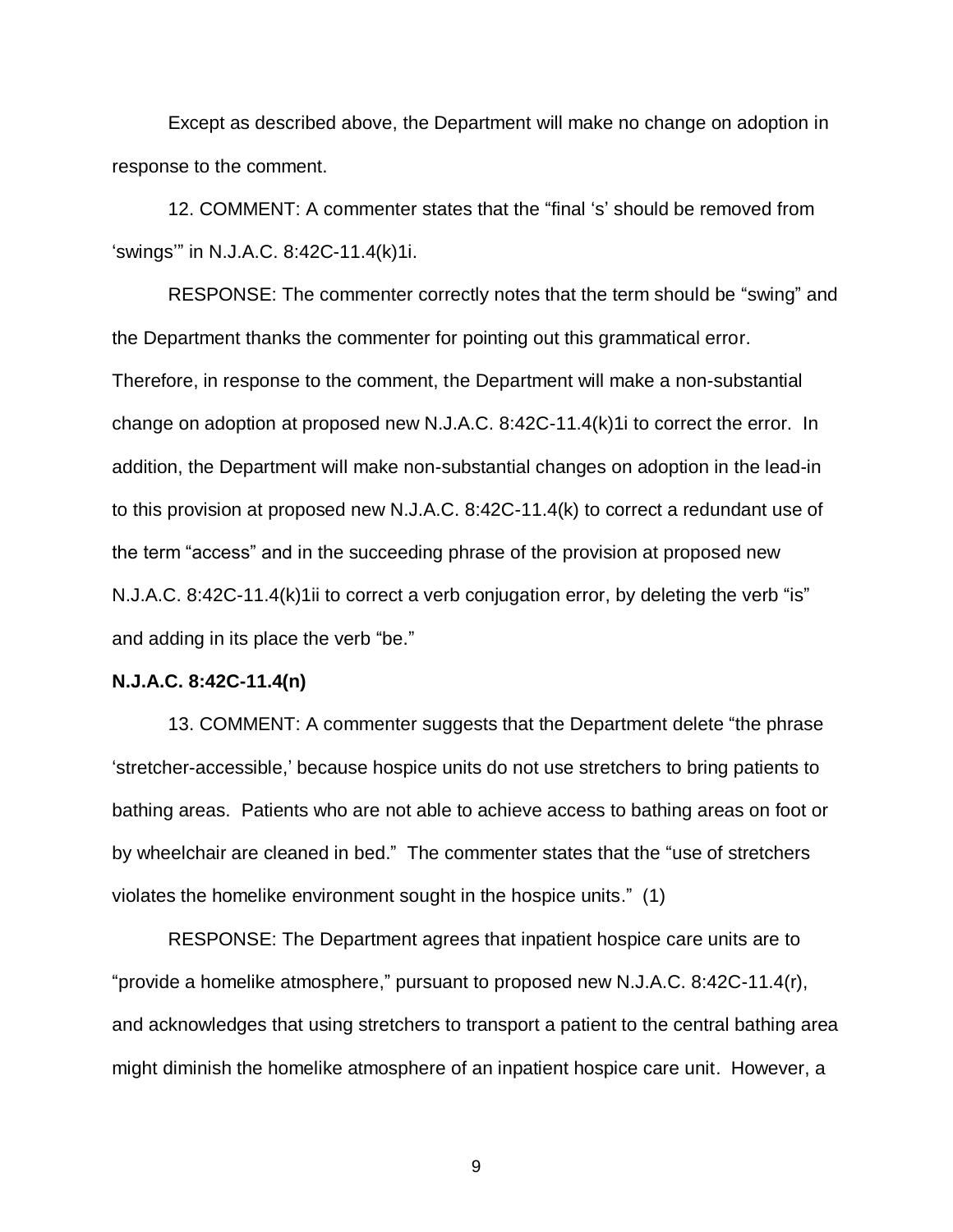consensus of the working group recommended that the Department require bathing areas to be "stretcher-accessible" because, on occasion, a patient, who is or becomes transferable only by stretcher, might be unable to bathe in bed and need to bathe in the bathing area. The working group agreed that a facility's ability to accommodate a patient's safe and appropriate transfer to the bathing area, by means of a stretcher, if necessary, outweighed the potential diminishment of a homelike environment that might result from the occasional presence of a stretcher on the unit. Proposed new N.J.A.C. 8:42C-11.4(n) would not preclude or prohibit licensees from bathing in bed those patients for whom use of the central bathing area would be difficult or otherwise contraindicated. Therefore, the Department will make no change on adoption in response to the comment.

#### **N.J.A.C. 8:42C-11.4(s)1vi**

14. COMMENT: Commenters suggest that the Department delete the word, "room," from the phrase, "double-locked narcotic storage room," at proposed new N.J.A.C. 8:42C-11.4(s)1vi, stating, "Hospice units do not have a 'stock supply' of medications requiring a room per se. Rather, they lock up medications in the refrigerator or in med carts on each unit or wing." (1)

RESPONSE: The Department agrees with the commenters' assertion that requiring a double-locked narcotic storage "room" would be unnecessary. The Department intended to require only that narcotics be stored under a double-lock storage method. Therefore, for the reasons the commenters state, the Department will make a non-substantial change on adoption to delete the requirement that inpatient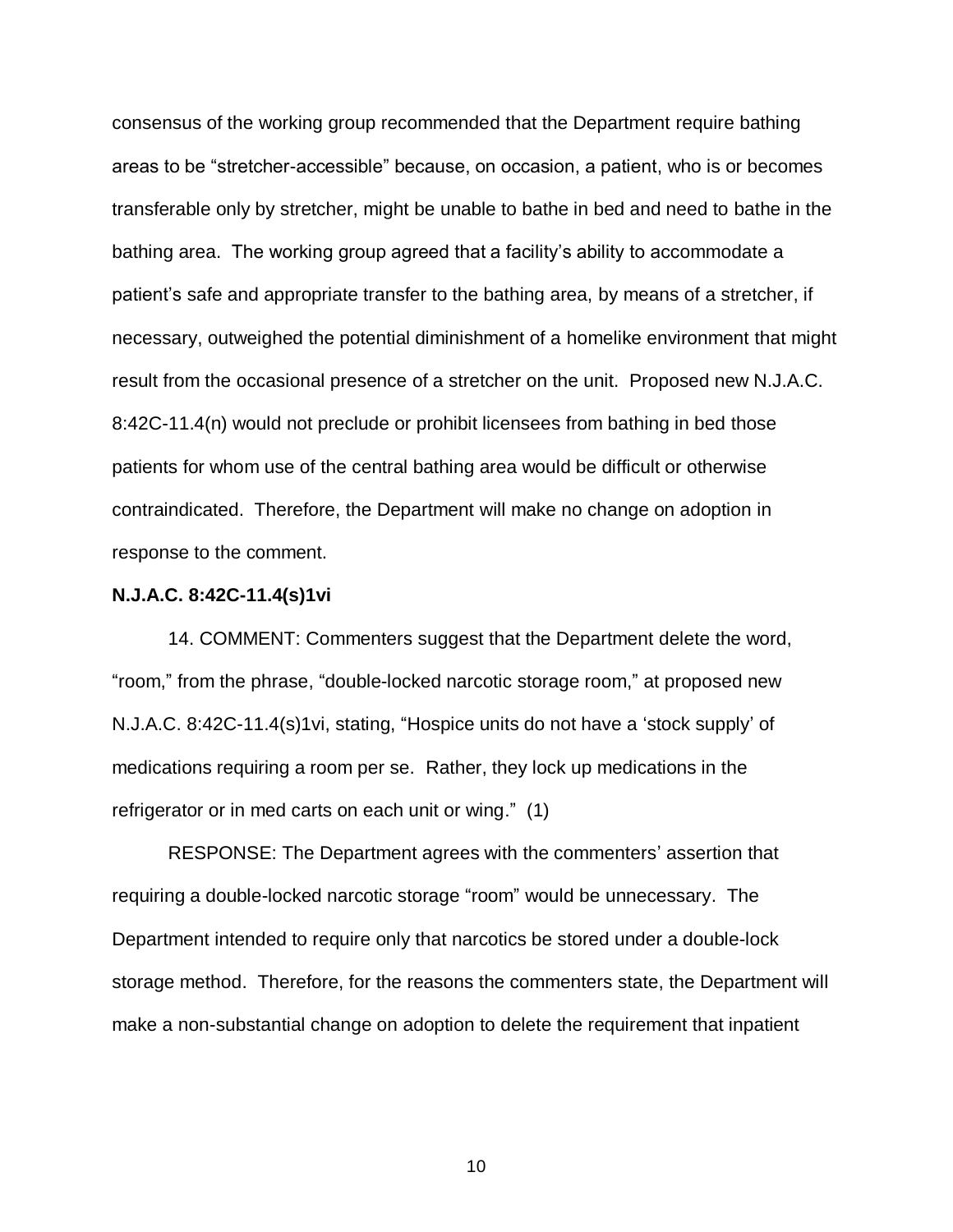hospice care units have double-locked narcotic storage "rooms," and to require instead that units have a double-lock "method" of narcotics storage.

### **N.J.A.C. 8:42C-11.6(c)**

15. COMMENT: A commenter states that proposed new N.J.A.C. 8:42C-11.6(c), would require licensees to maintain an emergency drug kit "for all possible patients" and "would create additional burden on waste and disposal of … medications [that are controlled substances on United States Department of Justice, Drug Enforcement Administration Drug Schedules II to IV]. Currently, inpatient hospices rely on having floor stock medications obtained through the participating pharmacy under the [controlled substance] license of the medical director. This enables the hospice to rely on just the emergently ordered medication that is needed to manage the symptom and not [have] to waste the unused drug when the patient expires." (2)

RESPONSE: Proposed new N.J.A.C. 8:42C-11.6(c) would not require licensees to maintain an emergency drug kit to meet the needs of "all possible patients." Proposed new N.J.A.C. 8:42C-11.6(c) would require licensees to maintain an emergency drug kit that is "appropriate to the needs of patients of the facility," meaning the reasonably anticipated needs of a facility's actual existing patient population, to be revised on an ongoing basis to reflect changes in that population and corresponding changes to the population's emergency drug needs, "that is [assembled] in consultation with the licensed pharmacist," with whom licensees establish a relationship pursuant to proposed new N.J.A.C. 8:42C-11.6(a). The comment is unclear in explaining how compliance with proposed new N.J.A.C. 8:42C-11.6(c) would be different from, or more burdensome than, the commenter's existing practice, in which "inpatient hospices rely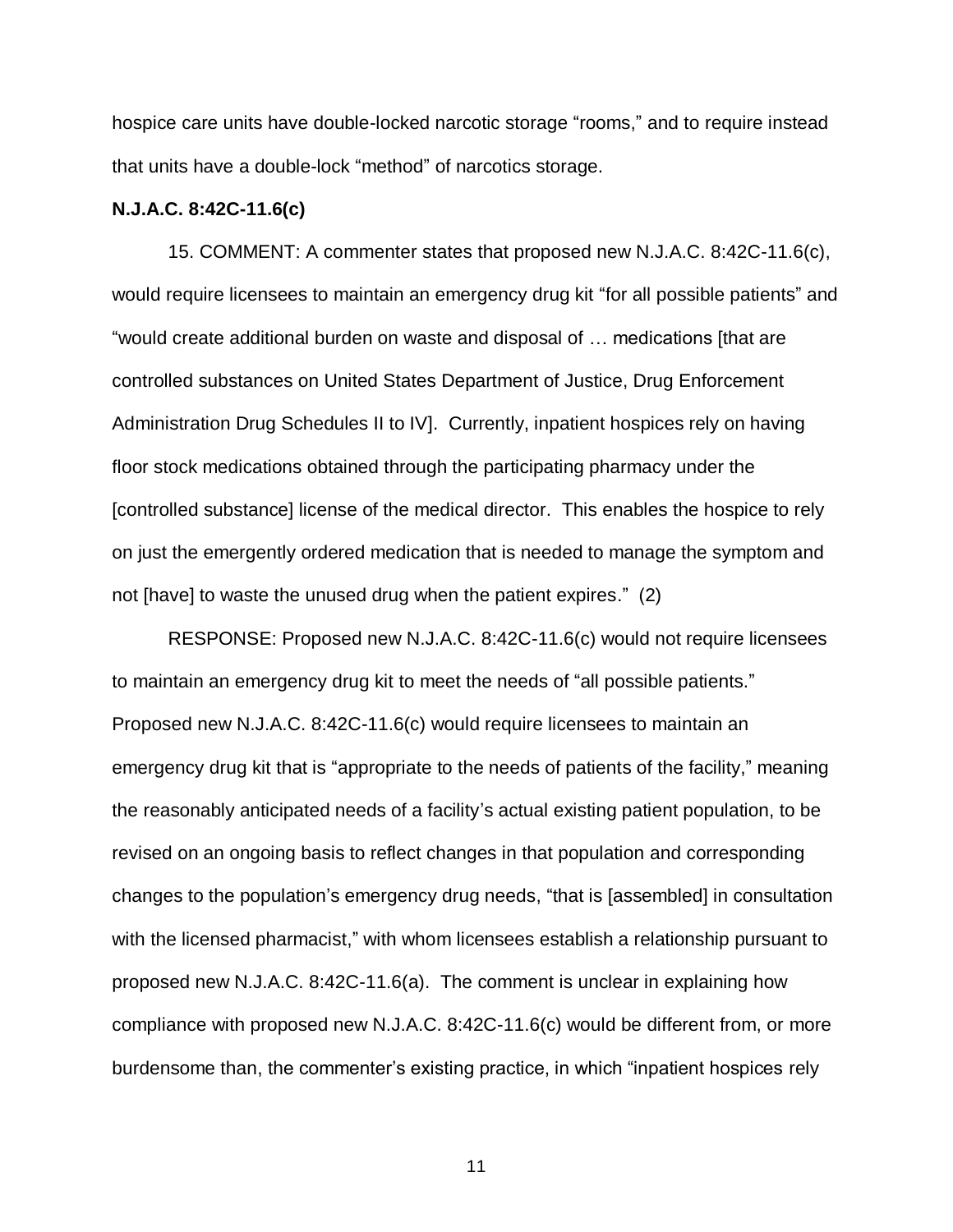on having floor stock medications obtained through the participating pharmacy under the [controlled substance] license of the medical director[, which] enables the hospice to rely on just the emergently ordered medication that is needed to manage the symptom and not [have] to waste the unused drug when the patient expires." The Department anticipates that the emergency drug kit, which N.J.A.C. 8:42C-11.6(c) would require inpatient hospice care units to maintain, would contain the "stock medications" that the commenter addresses, subject to modification or supplementation as the needs of a facility's patient population change.

Therefore, the Department will make no change on adoption in response to the comment.

### **N.J.A.C. 8:42C-11.8(c)**

16. COMMENT: A commenter states that the requirement at proposed new N.J.A.C. 8:42C-11.8(c), that each unit "have a staff member" who is trained or experienced in food management, "may imply that the person experienced in food management must be a staff member of the unit. A unit may, however, secure such services from a hospice employee who does not work in the unit, from a contracted nutritionist employed by the hospital in which the unit is located, or elsewhere." The commenter suggests that the Department revise this phrase to require each unit to "have access to a professional" who is trained or experienced in food management. (1)

RESPONSE: The Department does not interpret the phrase, "have a staff member," at proposed new N.J.A.C. 8:42C-11.8(c), as prohibiting the required "staff member" from being a worker that an inpatient hospice care provider retains by contractual agreement. Proposed new N.J.A.C. 8:42C-11.8(a) would authorize inpatient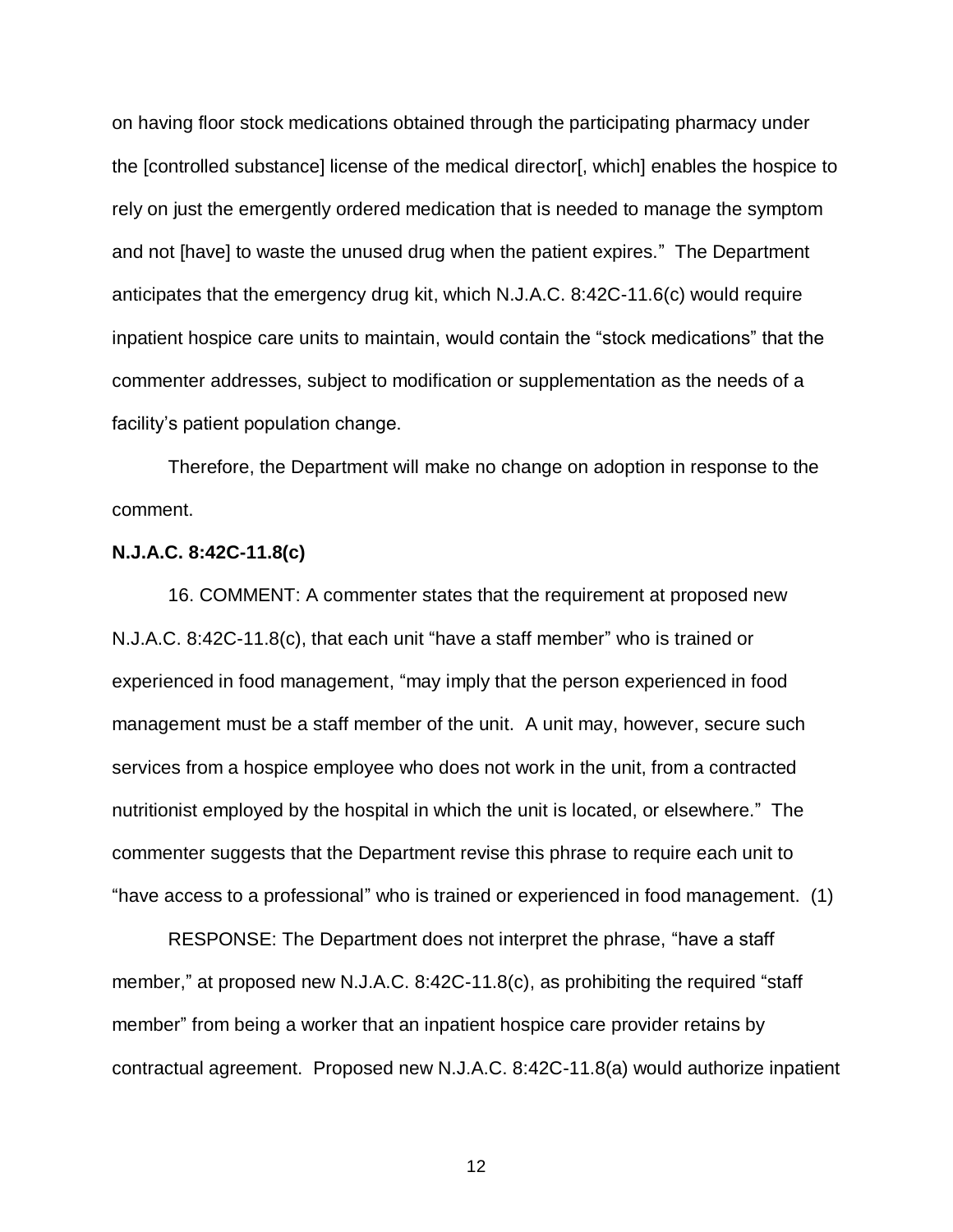hospice care providers to "provide dietary services either directly or through a documented agreement with a food services provider that details the services provided."

Even if one could construe the phrase "staff member" at proposed new N.J.A.C. 8:42C-11.8(c) as meaning an employee, the CoPs, at 42 CFR 418.3, define the term "employee" to mean "a person who: (1) Works for the hospice and for whom the hospice is required to issue a W–2 form on his or her behalf; (2) if the hospice is a subdivision of an agency or organization, an employee of the agency or organization who is assigned to the hospice; or (3) is a volunteer under the jurisdiction of the hospice." This definition would include the example that the commenter suggests, that is, a hospice employee who does not work in the unit or is employed by the hospital in which the unit is located, as being acceptable pursuant to the applicable Federal standards.

For the foregoing reasons, the Department will make no change on adoption in response to the comment.

### **Summary** of Agency-Initiated Changes:

1. The Department is making a change on adoption to the definition of the term "hospice" at existing N.J.A.C. 8:42C-1.2 to include inpatient hospice care units, with accompanying grammatical changes to improve sentence structure and readability.

2. The Department is making a change on adoption to grammar and punctuation at N.J.A.C. 8:42C-11.4(s)1 to avoid potential ambiguity of meaning.

#### **Federal Standards Analysis**

The adopted amendments and new rules at N.J.A.C. 8:42C are generally consistent with the Medicare Program regulations at 42 CFR Part 418—Hospice Care, with which inpatient hospice care providers must comply to obtain Medicare certification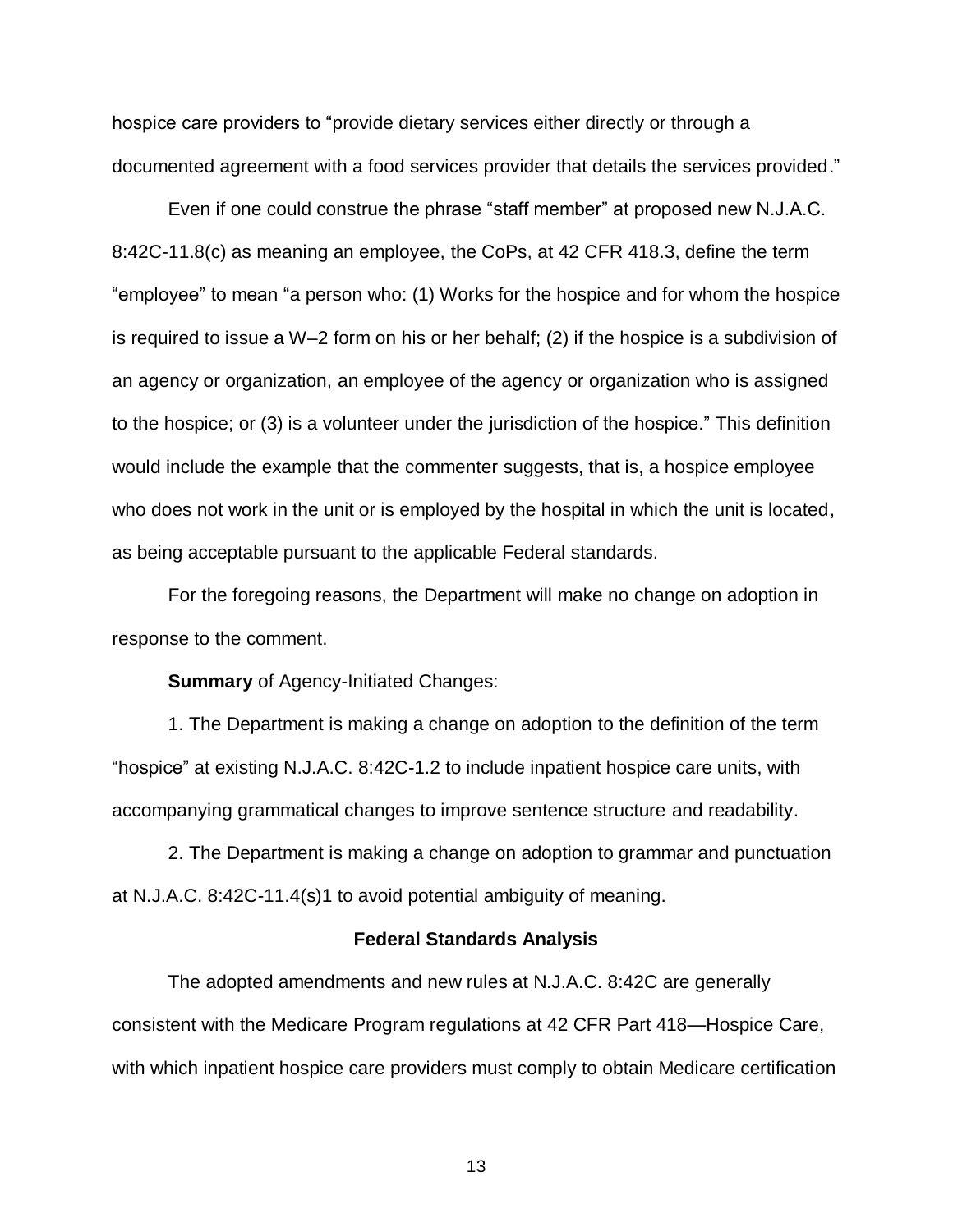and eligibility for Medicare reimbursement. However, the adopted amendments and new rules would continue to exceed these Federal standards with respect to the required employee health standards, especially for direct patient care workers, the patient rights policies and procedures, and the infection prevention and control program. The enhanced standards would be consistent with standards that the Department requires in other New Jersey licensed healthcare facilities. New Jersey consumers of healthcare facility services have come to expect these enhanced requirements as standard across all New Jersey licensed healthcare facilities. The Department has determined that it is appropriate to make these enhanced requirements applicable to inpatient hospice care units to ensure a consistent level of care and quality across all New Jersey licensed healthcare facilities.

The cost to comply with implementation of patient rights requirements in licensed healthcare facilities generally is not significant within the context of providing other healthcare services. Outbreaks of communicable disease among patients and staff can result in death and, at the very least, staff absenteeism. As the Summary and Economic Impact described in the Notice of Proposal, the cost to facilities to comply with enhanced employee health standards and to implement infection prevention and control programs is less than the cost to respond to outbreaks and their consequences. These enhanced requirements are particularly appropriate in the context of treating hospice patients, who might be (1) immunocompromised and/or (2) in hospice because they have communicable disease diagnoses.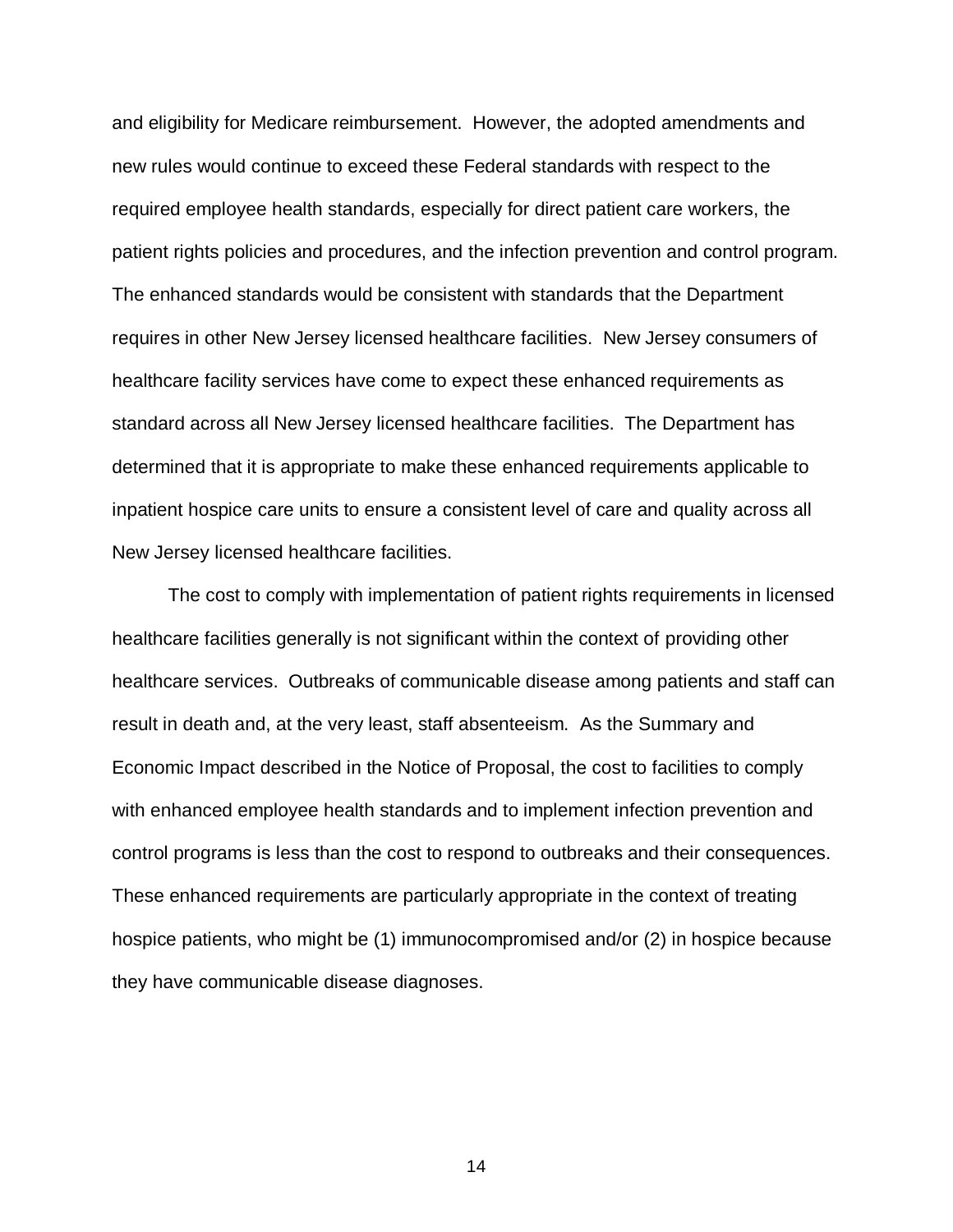**Full text** of the adoption follows (additions to proposal indicated in boldface with asterisks **\*thus\***; deletions from proposal indicated in brackets with asterisks \*[thus]\*): 8:42C-1.2 Definitions

The following words and terms, \*[when]\* **\*as\*** used in this chapter, shall have the following meanings, unless the context clearly indicates otherwise:

…

"Hospice" means a program \*[which is licensed by]\* **\*that\*** the Department **\*licenses\*** to provide palliative services**\*, including medical, nursing, social work, volunteer, and counseling services,\*** to terminally ill patients in \*[the patient's]\* **\*their\*** home**\*s,\*** \*[or]\* **\*at their\*** place**\*s\*** of residence, \*[including medical, nursing, social work, volunteer, and counseling services]\* **\*or at inpatient hospice care units\***. …

## SUBCHAPTER 11. INPATIENT HOSPICE CARE UNIT

### 8:42C-11.1 Scope

(a) – (b) (No change from proposal.)

(c) An inpatient hospice care provider operating a unit prior to \*[(the effective date of this new rule)]\* **\*January 16, 2018,\*** shall:

1. File a licensing application by \*[(60 days after the effective date of this new rule)]\* **\*March 17, 2018\***, for which the Department shall charge the applicant no fee;

2. (No change from proposal.)